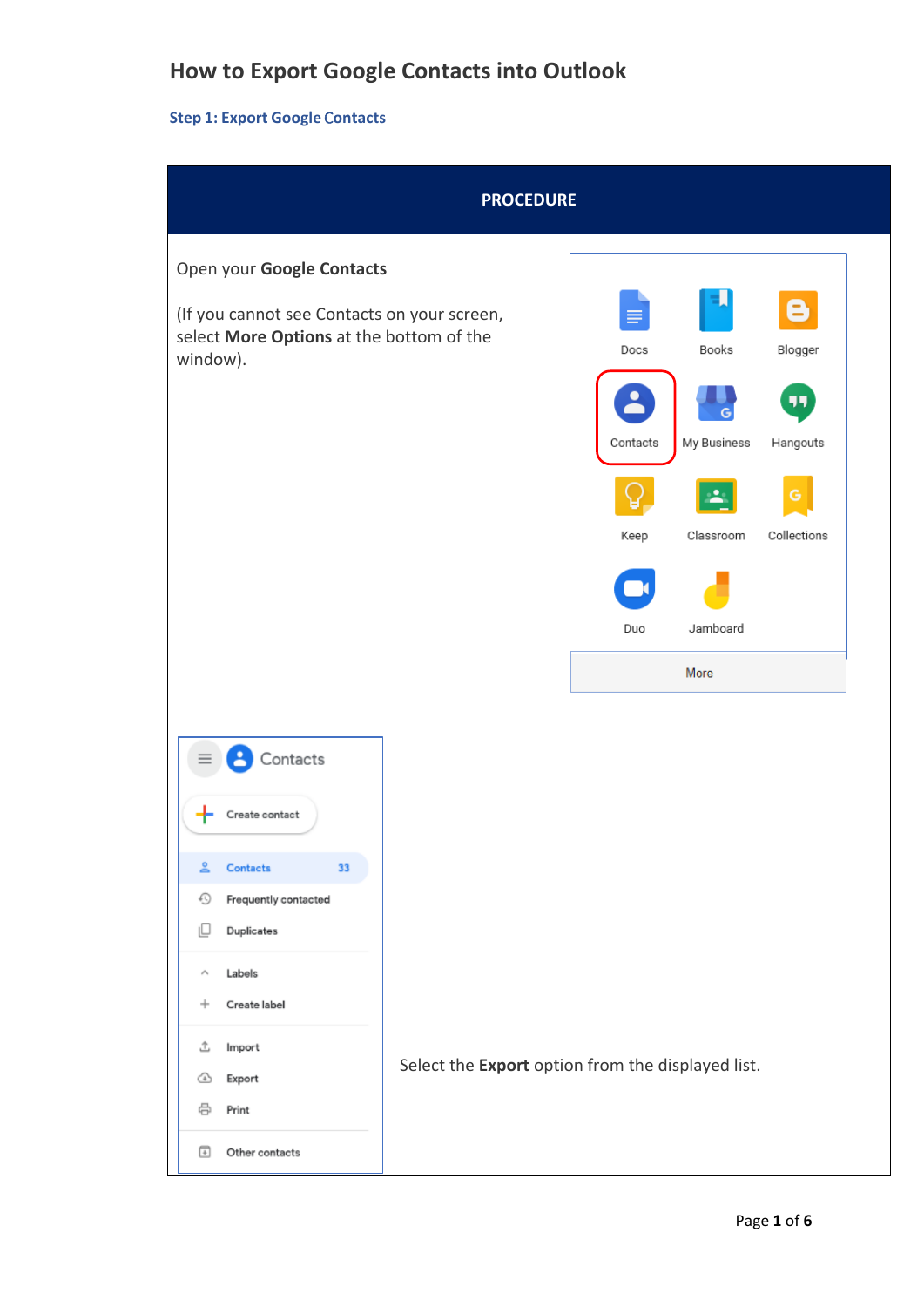| Export contacts 2                                                               |                                                                                                                                                 |               |                                       |  |  |  |  |
|---------------------------------------------------------------------------------|-------------------------------------------------------------------------------------------------------------------------------------------------|---------------|---------------------------------------|--|--|--|--|
| Selected contacts (0)                                                           |                                                                                                                                                 |               | Select the export format Outlook CSV. |  |  |  |  |
| Contacts (33)<br>$\bf O$                                                        |                                                                                                                                                 |               |                                       |  |  |  |  |
| <b>Export as</b>                                                                |                                                                                                                                                 |               |                                       |  |  |  |  |
| Google CSV                                                                      |                                                                                                                                                 |               |                                       |  |  |  |  |
| Outlook CSV<br>$\mathbf{\Theta}$                                                |                                                                                                                                                 |               |                                       |  |  |  |  |
| vCard (for iOS Contacts)                                                        |                                                                                                                                                 |               |                                       |  |  |  |  |
|                                                                                 |                                                                                                                                                 |               |                                       |  |  |  |  |
|                                                                                 | Cancel<br><b>Export</b>                                                                                                                         | Click Export. |                                       |  |  |  |  |
|                                                                                 | Google will save your file displaying the following:                                                                                            |               |                                       |  |  |  |  |
|                                                                                 |                                                                                                                                                 |               |                                       |  |  |  |  |
| What do you want to do with contacts.csv (6.3 KB)?<br>From: contacts.google.com |                                                                                                                                                 | Open          | Cancel<br>×<br>Save                   |  |  |  |  |
|                                                                                 |                                                                                                                                                 |               |                                       |  |  |  |  |
|                                                                                 | When prompted choose Save As, and browse for a location to save the file.                                                                       |               |                                       |  |  |  |  |
|                                                                                 |                                                                                                                                                 |               |                                       |  |  |  |  |
| Save As                                                                         |                                                                                                                                                 |               | ×                                     |  |  |  |  |
|                                                                                 | $\rightarrow$ This PC $\rightarrow$ Downloads                                                                                                   | ৺ এ           | Search Downloads<br>مر                |  |  |  |  |
| Organise $\blacktriangledown$                                                   | New folder                                                                                                                                      |               | 距→<br>◙                               |  |  |  |  |
|                                                                                 | Downloads * ^ Name<br>Date modified<br>Type<br>Documents *<br>No items match your search.<br>Pictures<br>À<br>ERGO<br>Music<br><b>TU-Dublin</b> |               |                                       |  |  |  |  |
|                                                                                 | Videos<br><b>OneDrive</b>                                                                                                                       |               |                                       |  |  |  |  |
|                                                                                 | $\Box$ This PC                                                                                                                                  |               |                                       |  |  |  |  |
|                                                                                 | PHILIPS UFD (E:) $\times$<br>⋗<br>contacts                                                                                                      |               |                                       |  |  |  |  |
|                                                                                 | File name:<br>$\checkmark$<br>Save as type: Microsoft Excel Comma Separated Values File<br>$\checkmark$                                         |               |                                       |  |  |  |  |
|                                                                                 |                                                                                                                                                 |               |                                       |  |  |  |  |
| A Hide Folders                                                                  |                                                                                                                                                 |               | Save<br>Cancel                        |  |  |  |  |
|                                                                                 |                                                                                                                                                 |               |                                       |  |  |  |  |

**Note:** Google does not export the photos of your contacts.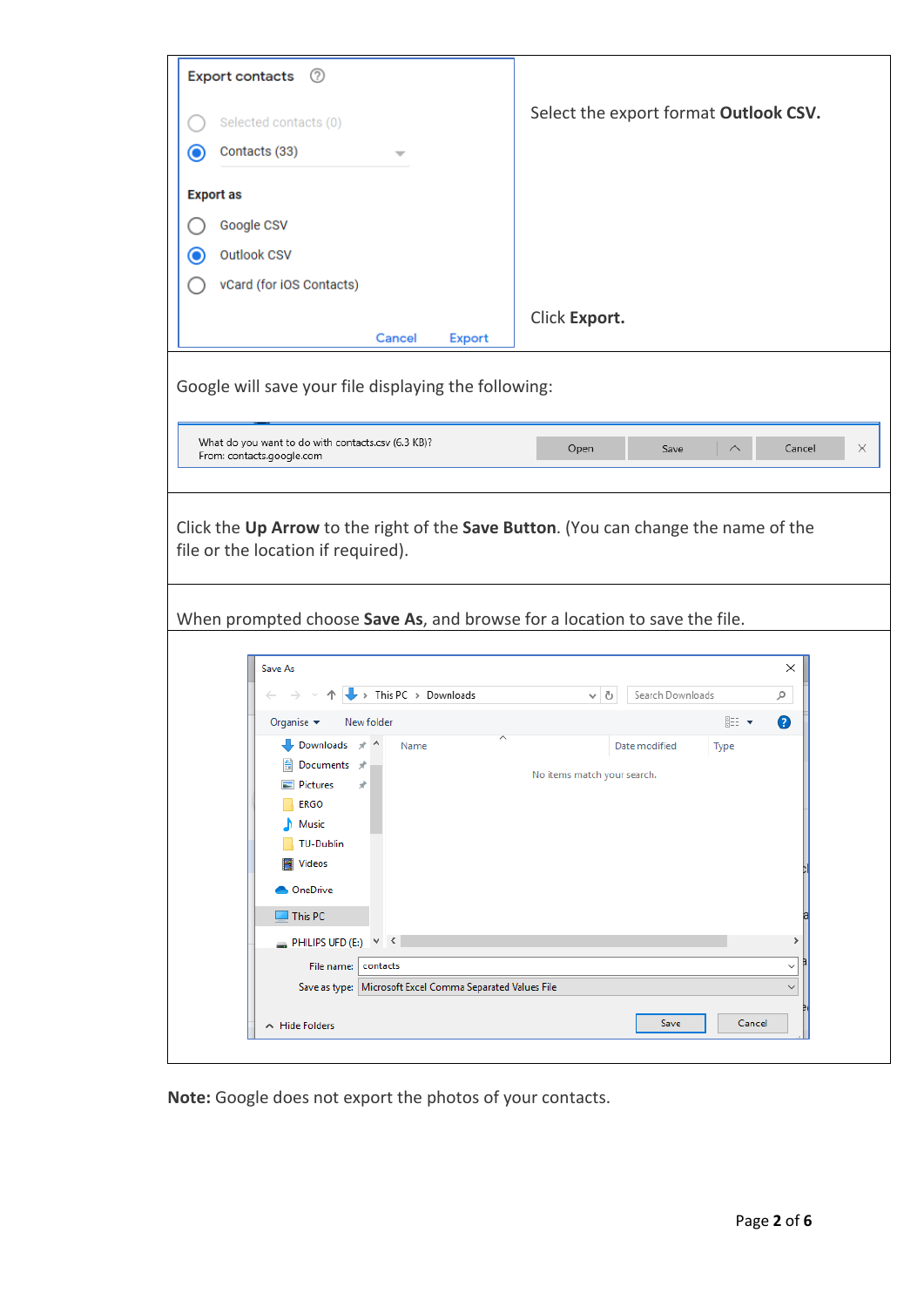| <b>PROCEDURE</b>                                                                                                                                                                                                                                                                                 |                                                             |  |  |  |  |  |  |
|--------------------------------------------------------------------------------------------------------------------------------------------------------------------------------------------------------------------------------------------------------------------------------------------------|-------------------------------------------------------------|--|--|--|--|--|--|
| Choose File > Open & Export > Import                                                                                                                                                                                                                                                             |                                                             |  |  |  |  |  |  |
| Import a File                                                                                                                                                                                                                                                                                    |                                                             |  |  |  |  |  |  |
| Select destination folder:<br>日 <sup>24</sup> Jakob@<br>Calendar<br>白图 Cont<br>E RA 7759-274D-4082-A3EB-D7F9E<br>4 (A9E2BC46-B3A0-4243-B315-60D99)<br>GAL Contacts<br>Recipient Cache<br>Conversation Action Settings<br>a Deleted Items<br><b>Drafts</b><br>a Inbox<br>< Back<br>Next<br>Cancel | Select Import from another program or<br>file, select next. |  |  |  |  |  |  |
| Select the Comma Separated Values > Next                                                                                                                                                                                                                                                         |                                                             |  |  |  |  |  |  |
| In the Import a File box, browse to choose the .csv file that you saved for your<br>Google contacts.                                                                                                                                                                                             |                                                             |  |  |  |  |  |  |
|                                                                                                                                                                                                                                                                                                  |                                                             |  |  |  |  |  |  |
| Choose how you want Outlook to handle duplicate contacts, select Next.                                                                                                                                                                                                                           |                                                             |  |  |  |  |  |  |
| In the Select a destination folder, box, scroll to the top if needed and select the<br><b>Contacts Folder, select Next.</b>                                                                                                                                                                      |                                                             |  |  |  |  |  |  |
| Select Finish.                                                                                                                                                                                                                                                                                   |                                                             |  |  |  |  |  |  |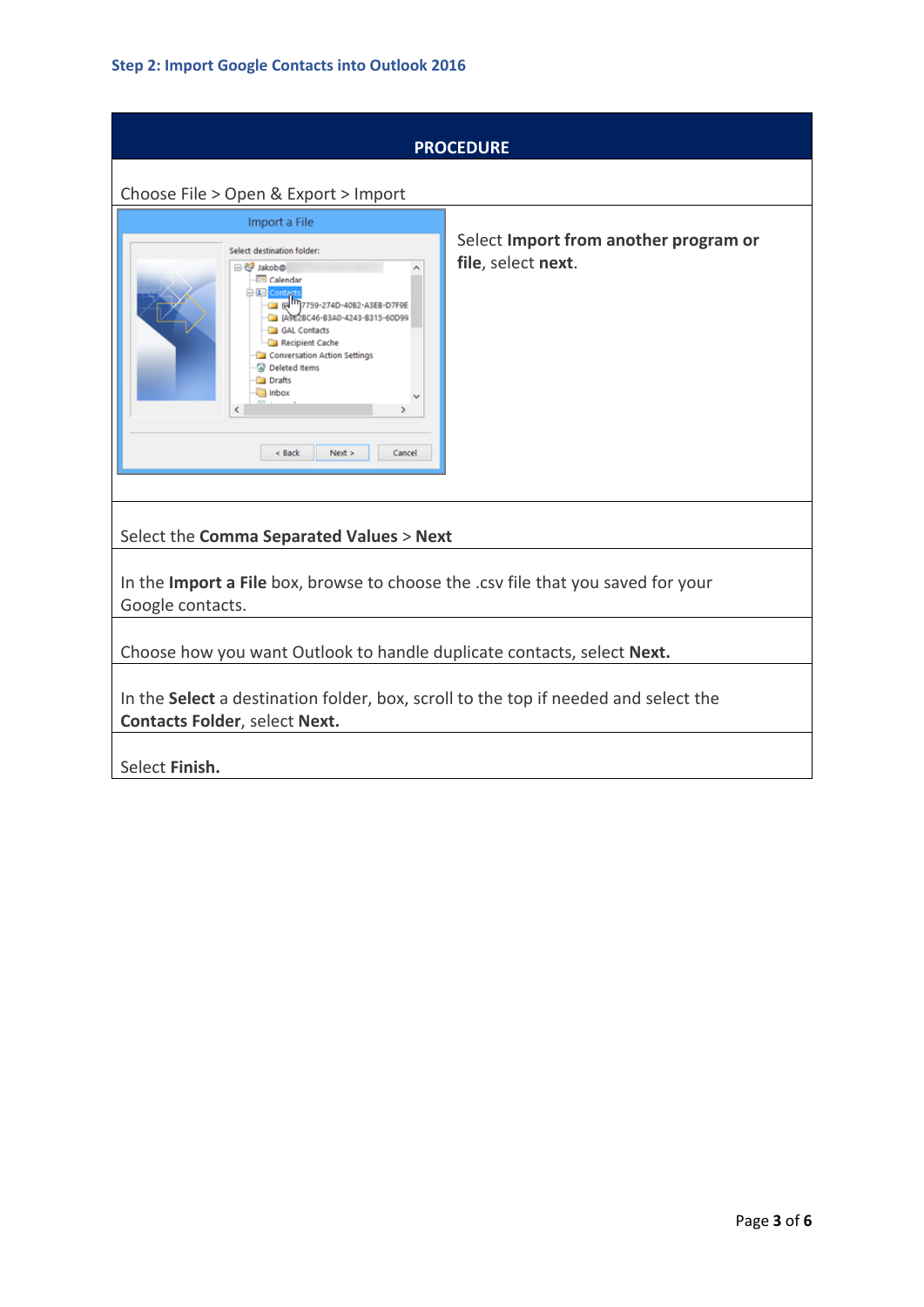## **Step 3: View your Contacts in Outlook**

| <b>PROCEDURE</b>                                                                                                                                                                                                                                                                                                                                                                                                                                                                                                                                                                                                                                                                                                                                                                                                                                                                   |                                                          |                       |  |         |  |  |  |
|------------------------------------------------------------------------------------------------------------------------------------------------------------------------------------------------------------------------------------------------------------------------------------------------------------------------------------------------------------------------------------------------------------------------------------------------------------------------------------------------------------------------------------------------------------------------------------------------------------------------------------------------------------------------------------------------------------------------------------------------------------------------------------------------------------------------------------------------------------------------------------|----------------------------------------------------------|-----------------------|--|---------|--|--|--|
| Folder<br>V Tell me what you want to do<br>View<br>Help<br>In Outlook, select<br>Move -<br>O Unread/Read<br>嘎<br>Exchange 16 w<br><b>Address Book,</b><br>姑.<br>Categorize -<br><sup>2</sup> To Manager<br>$\scriptstyle\rm v$<br><b>Rules</b> *<br>Reply<br>Reply Forward<br>choose the name of<br>Team Email<br>Ψ<br>eg -<br>OneNote<br>Follow Up -<br>All<br>your mailbox, and<br>Respond<br>Quick Steps<br>Move<br>Tags<br>$\overline{\mathsf{F}_\mathsf{M}}$<br>choose Contacts.<br><b>LLI</b> Address Book: All Address Lists<br>File Edit Tools<br>Search: O Name only O More columns<br><b>Address Book</b><br>Go<br>Offline Global Address List - Jakob@onmicr4<br>Jakob@onmicrosoft.com<br>Contacts<br><b>Global Address List</b><br>All Address Lists<br><b>All Contacts</b><br><b>All Distribution Lists</b><br>All Rooms<br><b>All Users</b><br><b>Public Folders</b> |                                                          |                       |  |         |  |  |  |
| You will see your list of contacts in the Address Book.                                                                                                                                                                                                                                                                                                                                                                                                                                                                                                                                                                                                                                                                                                                                                                                                                            |                                                          |                       |  |         |  |  |  |
| œ                                                                                                                                                                                                                                                                                                                                                                                                                                                                                                                                                                                                                                                                                                                                                                                                                                                                                  | <b>Address Book: Contacts</b>                            |                       |  |         |  |  |  |
| <b>File Edit Tools</b><br>Search: O Name only<br>O More columns                                                                                                                                                                                                                                                                                                                                                                                                                                                                                                                                                                                                                                                                                                                                                                                                                    | <b>Address Book</b><br>Contacts - Jakob@onmicrosol<br>Go |                       |  | Advance |  |  |  |
| Name                                                                                                                                                                                                                                                                                                                                                                                                                                                                                                                                                                                                                                                                                                                                                                                                                                                                               | <b>Display Name</b>                                      | <b>E-mail Address</b> |  |         |  |  |  |
|                                                                                                                                                                                                                                                                                                                                                                                                                                                                                                                                                                                                                                                                                                                                                                                                                                                                                    |                                                          |                       |  |         |  |  |  |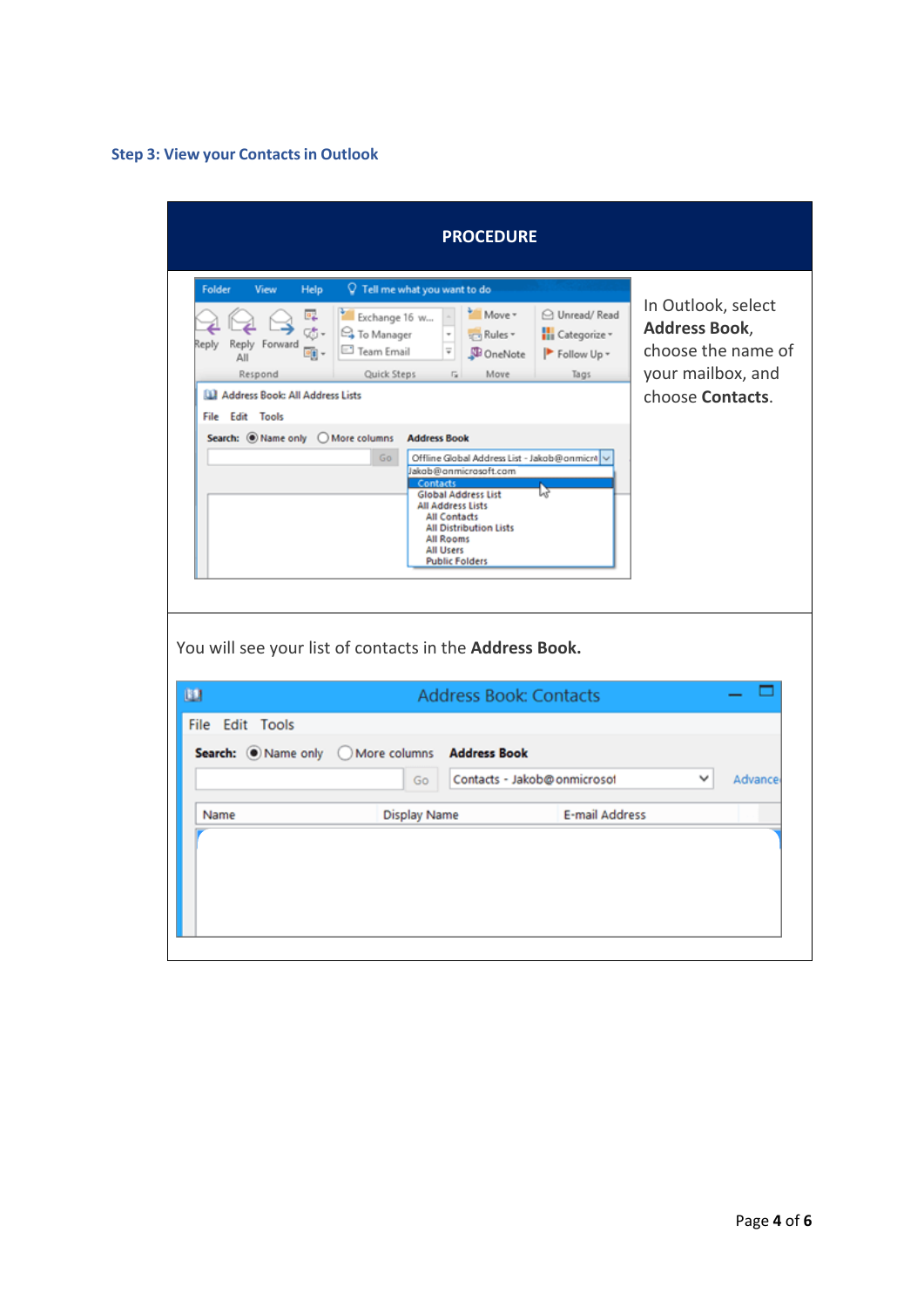### • **You get an error message**

If you try to import more than 2,000 contacts at a time, you'll see an error message. Use a program such as Excel to open the CSV file, separate your list of contacts into smaller .csv files, and then import each newly created CSV file.

• **No contacts appear in Outlook**

If you complete the import process but no contacts appear in Outlook, do the following:

- o Locate the csv file you exported from Google. The default file name is contacts.csv
- o Use Excel to open the CSV file you exported from Google.
- o Check whether there is any information in the CSV file. If there isn't any information in the CSV file, the export from Google didn't work. In that case:
	- Delete the contacts.csv file.
	- Export your contacts from Google again. Be sure to choose to export **All contacts**, or the right group of contacts.

|                                                                                                | $\times$                                                                                                                                                  |
|------------------------------------------------------------------------------------------------|-----------------------------------------------------------------------------------------------------------------------------------------------------------|
| Export contacts                                                                                |                                                                                                                                                           |
| Which contacts do you want to export?                                                          |                                                                                                                                                           |
| Selected contact<br>The group My (<br>All contacts (8)<br>Which export form<br>Google CSV form | Make sure you choose a contact<br>group or All Contacts.                                                                                                  |
|                                                                                                | · Outlook CSV format (for importing into Outlook or another application)<br>O vCard format (for importing into Apple Address Book or another application) |
| Export<br>Cancel                                                                               | Learn more                                                                                                                                                |
|                                                                                                |                                                                                                                                                           |

- After you export your contacts, use Excel to open the CSV file and check that there's data. When you close the file, Excel will prompt you a few times with 'are you sure you want to save it in CSV format?'. Always choose **Yes**. If you choose No, the file will get messed up and you'll need to start over with a new contacts.csv file.
- Repeat the steps to import your contacts.csv file to **Outlook**.